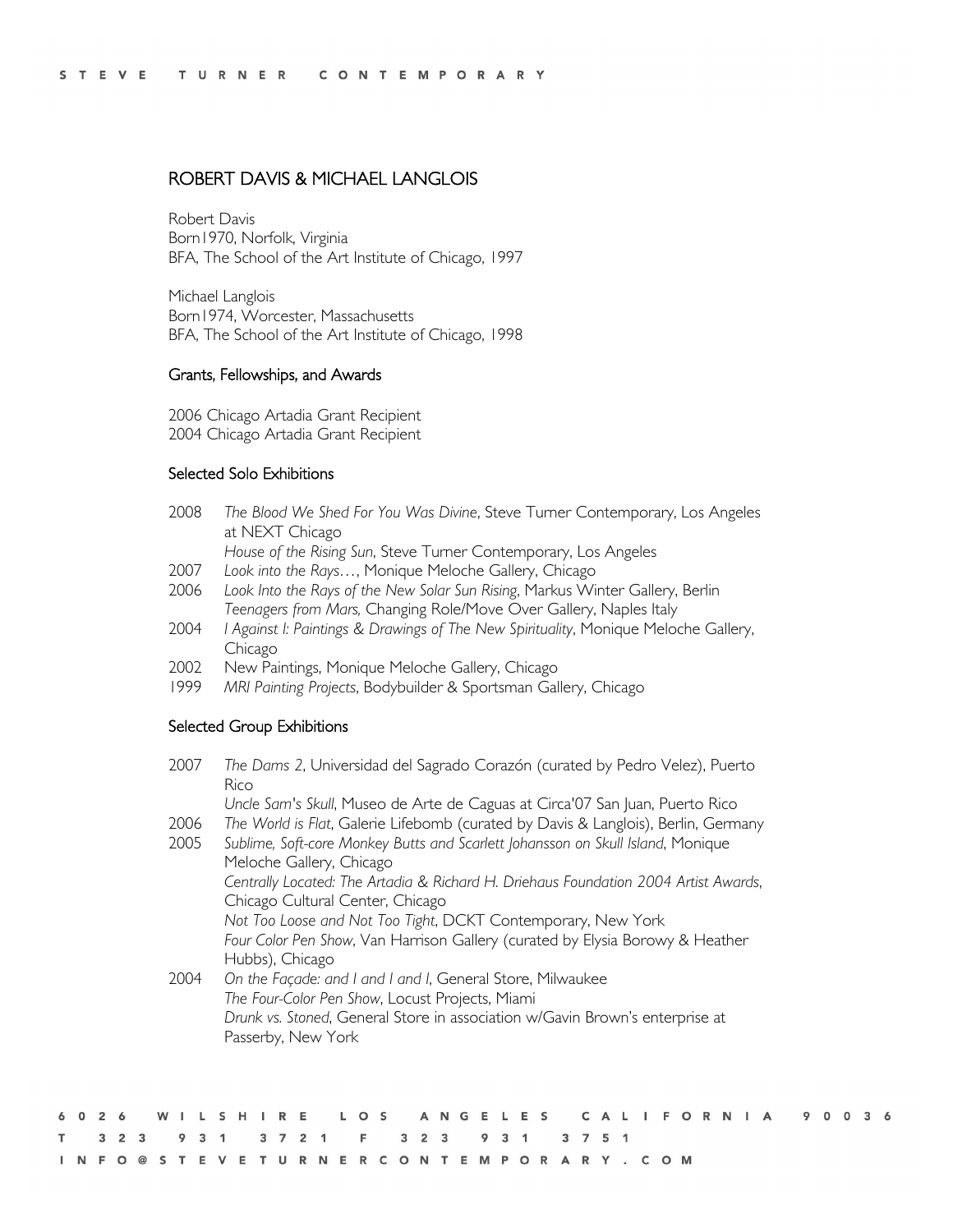- 2003 *Strange Days*, Museum of Contemporary Art Chicago (curated by Staci Boris and Dominic Molon) *New American Talent*, Arthouse at the Jones Center (curated by Dominic Molon), Austin, Texas
- 2003 Designs for Modern Living, Curt Conklin Home Show (curated by Lorelei Stewart), Chicago
- 2002 *Luscious Too*, Zolla/Lieberman Gallery, Chicago
- 2001 *Mixer*, Monique Meloche Gallery, Chicago *Luscious*, Zolla/Lieberman Gallery, Chicago
- 2000 *Where Have All the People Gone?*, DeChiara/Stewart Gallery, New York *Hot Sauce*, Diverse Works, Houston *Homewrecker*, Monique Meloche Gallery, Chicago *Hot Sauce*, TBA Exhibition Space, Chicago *Beer Tasting II*, Law Office, Chicago
- 1999 *Sex Party*, Law Office, Chicago
- 1997 *Vincent Darmody's Evil Show*, Law Office, Chicago

## Selected Bibliography

| 2007 | Yood, James. Robert Davis + Michael Langlois. ArtForum. Summer, p. 503<br>Hawkins, Margaret. A 60's-inspired Installation is Trip That's Worth Taking, Chicago<br>Sun-Times Entertainment, April 6                                                                                        |
|------|-------------------------------------------------------------------------------------------------------------------------------------------------------------------------------------------------------------------------------------------------------------------------------------------|
| 2005 | Flavorpill, New York Times Magazine, April 10<br>Rebirth Flavorpill Chicago, issue 24, March 1-7 (cover)                                                                                                                                                                                  |
|      | http://chi.flavorpill.net/mailer/issue24/index.html                                                                                                                                                                                                                                       |
|      | Armstrong, Liz. I Something Chicago, Chicago Reader, February 18, p.10<br>Shad, Ed. Review, Panel House, February 8, http://www.panel-house.com/                                                                                                                                          |
|      | Yood, James. Review: Gaylen Gerber, Donald Young Gallery Artforum, January, p. 187<br>Workman, Michael. 2004's Top 5 of Everything That Matters, NewCity January 13,                                                                                                                      |
| 2004 | Wenzel, Erik. Review: Robert Davis and Michael Langlois, I AGAINST I, Ten by Ten,<br>Vol $3#2$                                                                                                                                                                                            |
|      | Bridge Magazine, October/November (cover)                                                                                                                                                                                                                                                 |
|      | Camper, Fred. A Joint Effort, Chicago Reader, October 15, p. 28<br>Rosenfeld, Kathryn. That Kind of Fall, artnet.com, Magazine reviews, October 14<br>Workman, Michael. West Side Story, NewCity September 16, 2004, p. 17<br>Shad, Ed. Smells Like Spirit, Fnews SAIC Chicago, September |
|      | Glover, Terry. In The Loop: Social Studies, Chicago Tribune Magazine, September<br>Spartos, Carla. The Best of NYC; Best art exhibit - Drunk vs. Stoned, The Village<br>Voice October 6, 2004, p. 17                                                                                      |
|      | Ledgerwood, Judy. Judy Ledgerwood's Top Ten, Coterie, 2.04, Vol. I No. I                                                                                                                                                                                                                  |
| 2003 | Workman, Michael. A Lesson About Dying, NewCity, September 25, 2003, p. 10<br>López, Jen. New American Talent at Arthouse, Regulator, Vol. I issue 3 Brenner                                                                                                                              |
|      | Molly Beth. Exhibitionism, The Austin Chronicle Reviews, Vol. 22. No. 49, Arts,<br>August 8                                                                                                                                                                                               |
|      | Molon, Dominic. New American Talent, Arthouse at the Jones Center, Catalogue                                                                                                                                                                                                              |
|      |                                                                                                                                                                                                                                                                                           |

|  |  |  |  |  |  |                                             |  |  |  |  |  |  |  |  |  |  | 6026 WILSHIRE LOS ANGELES CALIFORNIA 90036 |  |  |  |
|--|--|--|--|--|--|---------------------------------------------|--|--|--|--|--|--|--|--|--|--|--------------------------------------------|--|--|--|
|  |  |  |  |  |  | T 3 2 3 9 3 1 3 7 2 1 F 3 2 3 9 3 1 3 7 5 1 |  |  |  |  |  |  |  |  |  |  |                                            |  |  |  |
|  |  |  |  |  |  | INFO@STEVETURNERCONTEMPORARY.COM            |  |  |  |  |  |  |  |  |  |  |                                            |  |  |  |